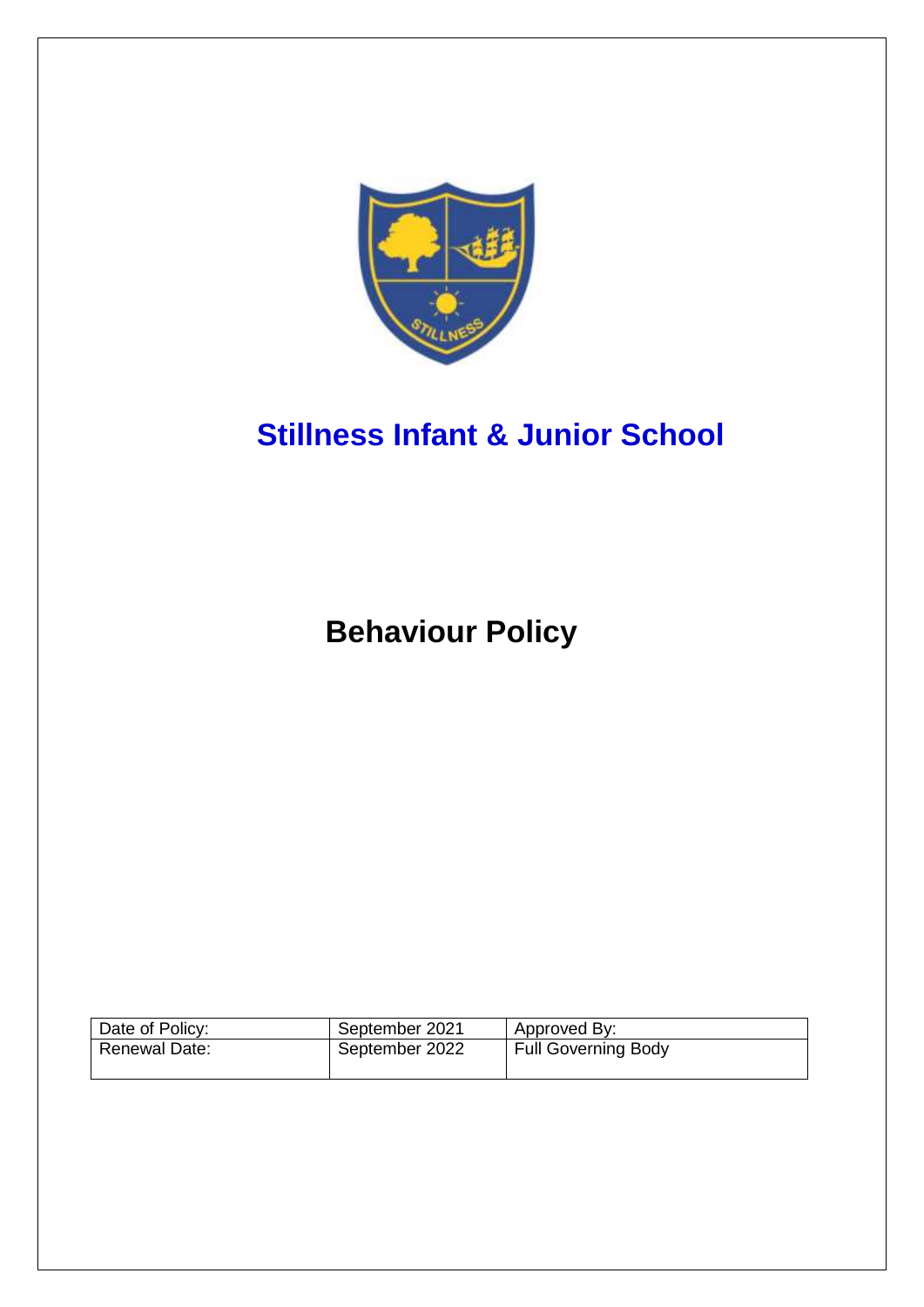Good behaviour and discipline are essential for effective teaching and learning to take place. We believe a safe, responsible and caring environment will facilitate the smooth operation of the school. We place great importance upon being friendly, helpful and kind, on working hard and looking after each other and our school. Our Behaviour Policy is underpinned by our Values as part of our Values Based Education approach.

We expect a positive and consistent approach towards every aspect of school life from all members of our community and the full support of parents will be actively sought and welcomed. Staff actively promote positive and helpful behaviour in pupils and discourage unacceptable and disruptive behaviour.

### **Aims and Objectives:**

The school rewards good behaviour, as it believes that this will develop an ethos of kindness and cooperation.

- Every member of the school community is treated fairly and feels valued regardless of age, gender, sexuality, ethnic origin, disability, faith or social background
- We promote an environment in which everyone feels safe and secure and where children and adults will flourish
- Promote self-discipline
- Encourage relationships based on mutual respect, kindness and consideration of the needs of others, encourage honesty, courtesy and cooperation
- Bullying is not tolerated. We have a separate anti-bullying policy.
- We have rules as a means of promoting good relationships; these will encourage a positive approach towards behaviour management in order to produce a well ordered and safe environment

## **Definitions:**

Although rewards are central to the encouragement of good behaviour, realistically there is a need for sanctions to register disapproval of unacceptable behaviour and to protect the security and stability of the school community. It is recognised that there is a range of misdemeanours and it will be made clear to the child why the sanction is being applied and what changes of behaviour are required.

Unacceptable and disruptive behaviour includes the following:

- Disruption in lessons and at break and lunch times
- Non completion of class work
- Poor attitude eg towards their learning or others
- Repeated breaches of the schools code of conduct
- Any form of bullying
- **Fighting**
- **Stealing**

The list above is not exhaustive.

# **Bullying**

Bullying is defined as the repetitive, intentional harming of one person or group by another person or group, where the relationship involves an imbalance of power. Bullying is, therefore:

- Deliberately hurtful
- Repeated, often over a period of time
- Difficult to defend against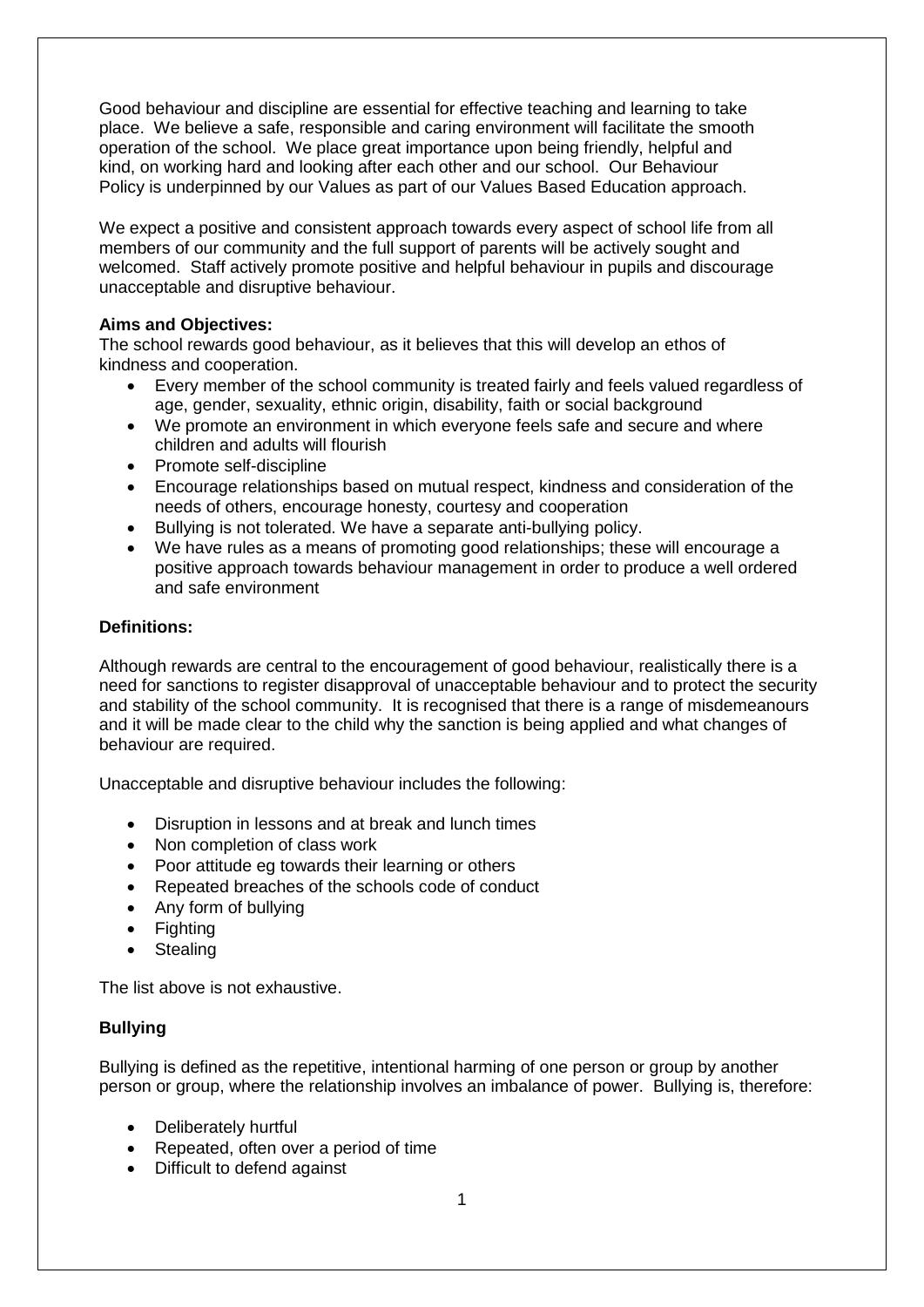Bullying can include:

| <b>Type of bulling</b>    | <b>Definition</b>                                                                                                                                                         |  |
|---------------------------|---------------------------------------------------------------------------------------------------------------------------------------------------------------------------|--|
| <b>Emotional</b>          | Being unfriendly, excluding, tormenting                                                                                                                                   |  |
| <b>Physical</b>           | Hitting, kicking, pushing, taking another's belongings, any use of<br>violence                                                                                            |  |
| Racial                    | Racial taunts, graffiti, gestures                                                                                                                                         |  |
| <b>Sexual</b>             | Explicit sexual remarks, display of sexual material, sexual<br>gestures, unwanted physical, comments about sexual reputation<br>or performance, or inappropriate touching |  |
| Direct or indirect verbal | Name-calling, sarcasm, spreading rumours, teasing                                                                                                                         |  |
| <b>Cyber-bullying</b>     | Bullying that takes place online, such as through social<br>networking sites, messaging apps or gaming sites                                                              |  |

# **Roles and Responsibilities.**

The governing body is responsible for reviewing and approving the written statement for behaviour principles (see below)*.* They will also review this behaviour policy in conjunction with the Headteachers and monitor the policy's effectiveness, holding the teacher to account for its implementation.

#### **Written Statement of Behaviour Principles**

- Every pupil understands they have the right to feel safe, valued and respected, and learn free from the disruption of others
- All pupils, staff and visitors are free from any form of discrimination
- Staff and volunteers set an excellent example to pupils at all times
- Rewards and sanctions are used consistently by staff, in line with the behaviour policy
- The behaviour policy is understood by pupils and staff
- Families are involved in behaviour incidents to foster good relationships between the school and pupils' home life.

The governing body also emphasises that violence or threatening behaviour will not be tolerated in any circumstances.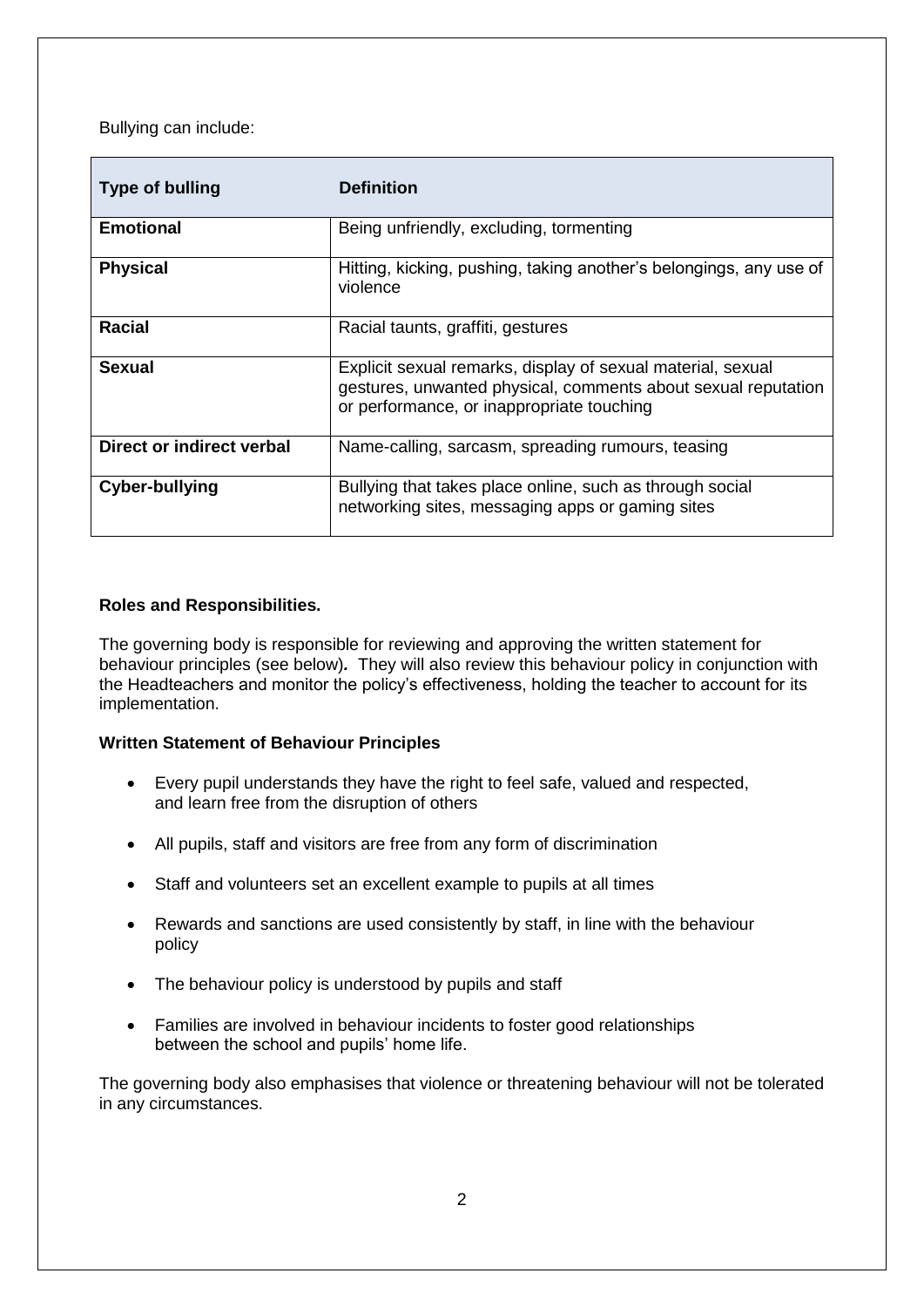### **The Head teachers**

The headteacher is responsible for reviewing this behaviour policy in conjunction with the governing body, giving due consideration to the school's statement of behaviour principles. The Headteachers will also approve this policy.

The Headteachers will ensure that the school environment encourages positive behaviour and that staff deal effectively with poor behaviour, and will monitor how staff implement this policy to ensure rewards and sanctions are applied consistently. They will also ensure that behaviour logs are effectively maintained and routinely analysed for trends and patterns.

## **Staff**

- Staff are responsible for implementing the behaviour policy consistently
- Modelling positive behaviour
- Providing a personalised approach to the specific needs of particular pupils
- Recording behaviour incidences in schools behaviour book

#### **Parents**

Parents are expected to:

- support their child in adhering to the pupil Code of Conduct
- Inform the school of any changes in circumstances that may affect their child's behaviour
- Discuss any behavioural concerns with the class teacher promptly.

#### **Pupil's Code of Conduct.**

School and classroom rules, together with our school Values, are seen as being central to our policy by providing a framework within which the children can operate. They are kept to a minimum and we try to actively engage the children in forming them. Safety aspects are emphasised, along with the need to share and cooperate. We have a code of conduct across the schools and these are displayed in all classrooms and other communal areas. The rules and our school Values are frequently discussed in classes and assemblies and referred to when dealing with incidences of poor behaviour.

Pupils are expected to:

- Show respect to members of staff and each other
- Be gentle
- Kind and helpful
- Listen
- Be honest
- In class, make it possible for all pupils to learn
- Move quietly around the school
- Treat the school buildings and school properties with respect
- Wear the correct uniform at all times
- Accept sanctions when given
- Behave in a way that upholds the schools reputation including when outside the school
- Behave in an orderly and self-controlled way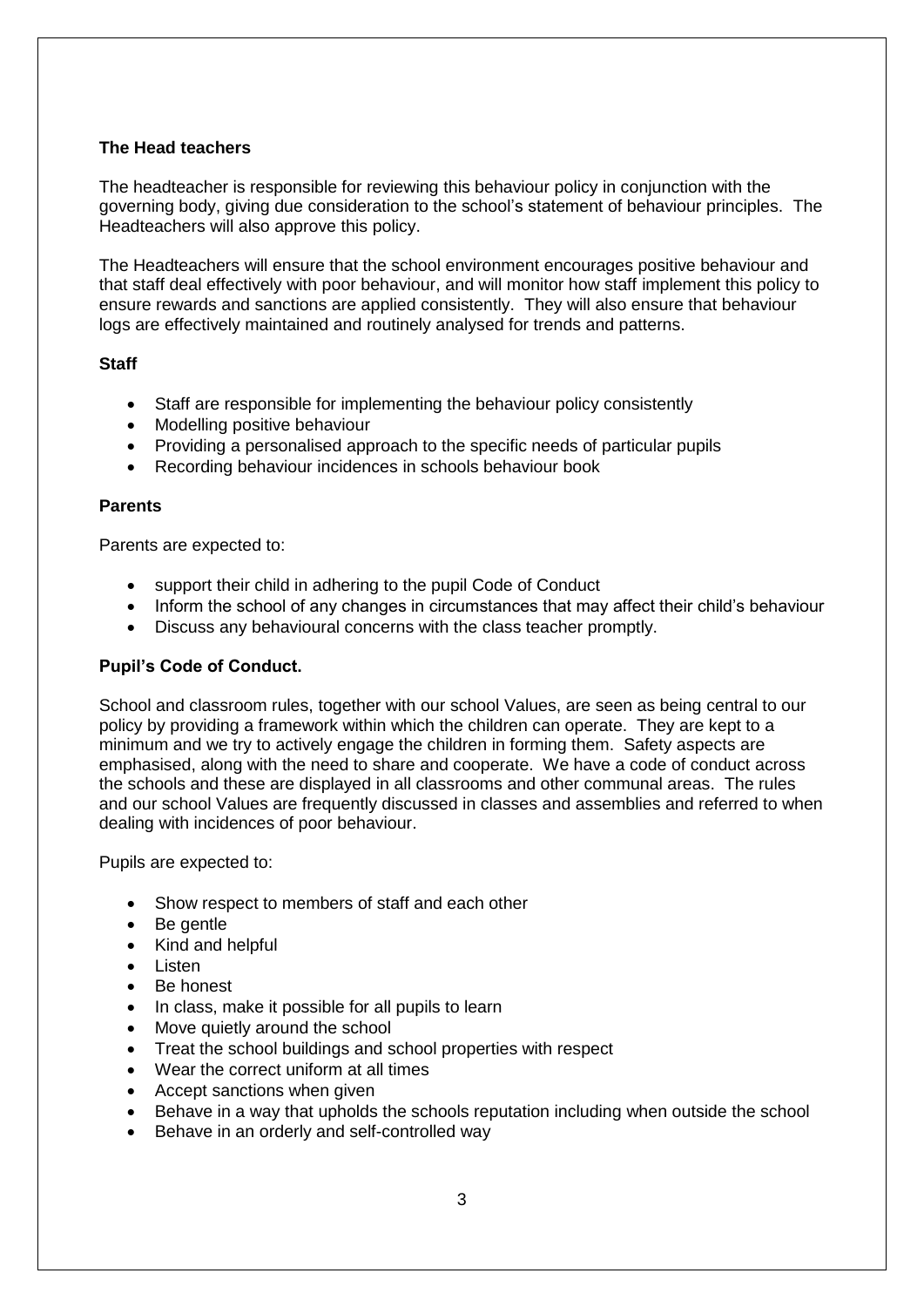# **Rewards**

We reward good behaviour in a variety of ways, for example:

- Verbal praise (individual or group, public or private)
- Non-verbal gestures of approval e.g. a smile
- Being sent to another teacher or year group leader to share and celebrate achievements
- Being sent to the deputy or headteacher to share and celebrate achievements
- House points awarded (KS2)
- Golden time (KS1) Privilege time (KS2)
- Mentioned in the newsletter
- Certificates or awards that are celebrated in assemblies
- Conversation with parent or telephone call home

#### **Sanctions**

We have high expectations of pupils' behaviour. However, at times some pupils may not live up to these high expectations. In these instances, it is important that they understand that negative behaviour has consequences. Therefore, we set out a series of staged sanctions to deal with unacceptable behaviour.

It is important that pupils see that any sanction is applied fairly and consistently across the school. To facilitate this, we adopt three key expectations of behaviour. These are that:

- Pupils are respectful to all
- Pupils behave in a manner that is safe to themselves and others
- Pupils will be ready and focussed on their learning.

If pupils fail to meet one or more of the above expectations the school will apply the following sanctions. The schools would usually expect escalation in the following order:

- 1 A verbal reminder of the class code of conduct and time to reflect
- 2 A verbal warning
- 3 Sending a pupil out of class to their partner class for time out and/or to complete their work
- 4 Conversation at break or lunch time with the pupil about making the right choices
- 5 Where appropriate miss part of golden time/privilege time
- 6 Referring the pupil to a senior member of staff and parent will be notified by the class teacher
- 7 Exclusion

These sanctions may also be applied where a pupil has misbehaved off site when representing the school such as on a school trip, the school mini bus and on the way to and from school. All of the above sanctions will be logged internally.

Persistent misbehaviour or more serious challenging actions, e.g. fighting or leaving the class without permission, may result in:

- Involvement of the Inclusion Manager (see SEN and Inclusion Policy)
- Where appropriate the pupil being put on a report book for the persistent poor behaviour. This report book is shared with parent/carers to encourage a good working partnership between home and school.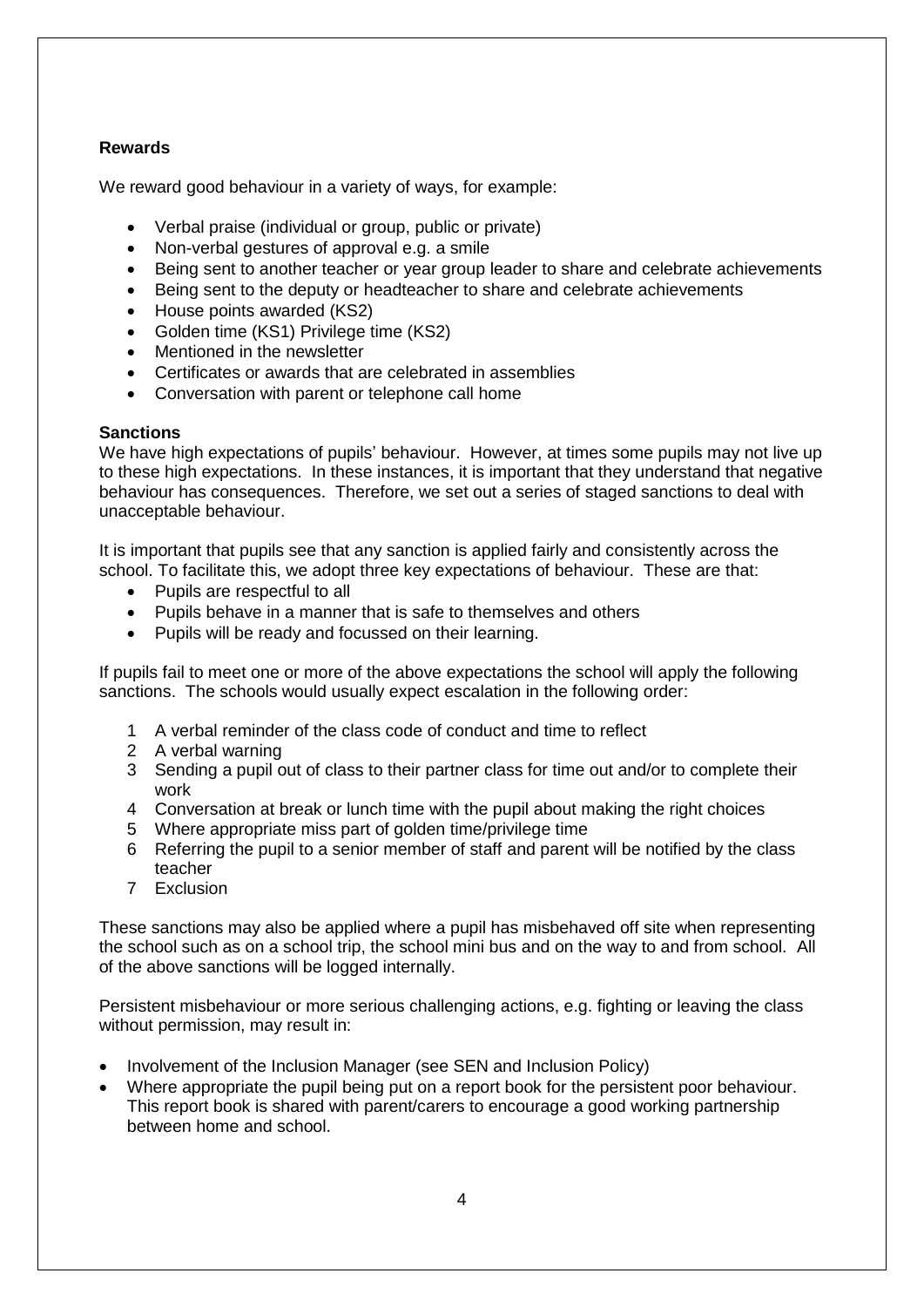- Being referred to a number of Support Agencies including Educational Psychologists and special teachers from the New Woodlands Outreach Project, Drumbeat and medical experts as appropriate
- In extreme cases, it may be necessary to exclude a pupil for a short, fixed term. Exclusion procedures will follow Lewisham guidelines. An exclusion may need to be served on the school site during extenuating circumstances.
- In response to a serious breach or persistent breaches of the school's behaviour policy; **and** where allowing the pupil to remain in school would seriously harm the education or welfare of the pupil or others in the school, the school will permanently exclude the pupil.

#### **Pupil support**

The school recognises its legal duty under the Equality Act 2010 to prevent pupils with a protected characteristic from being at a disadvantage. Consequently, our approach to challenging behaviour may be differentiated to cater to the needs of the pupil.

The school's special educational needs co-ordinator will evaluate a pupil who exhibits challenging behaviour to determine whether they have any underlying needs that are not currently being met.

Where necessary, support and advice will also be sought from specialist teachers, an educational psychologist, medical practitioners and/or other, to identify or support specific needs.

When acute needs are identified in a pupil, we will liaise with external agencies and plan support programmes for that child. We will work with parents to create the plan and review it on a regular basis.

#### **Pupil transition**

To ensure a smooth transition to the next year, pupils have transition sessions with their new teacher(s). In addition, staff members hold transition meetings.

To ensure behaviour is continually monitored and the right support is in place, information related to pupil behaviour issues may be transferred to relevant staff at the start of the term or year. Information on behaviour issues may also be shared with new settings for those pupils transferring to other schools.

#### **Playtime/Lunch**

Incidents relating to playtime will usually be dealt with the child losing a part of their playtime to (a) consider their actions and any changes to behaviour required and (b) discuss incidents calmly and make any necessary reparations.

Loss of playtime will be recorded and monitored regularly. If children routinely appear on the log, we will contact parents/carers to discuss the matter further and consider alternative support/strategies.

#### **Malicious allegations**

Where a pupil makes an accusation against a member of staff and that accusation is shown to have been malicious, the Head teachers will discipline the pupil in accordance with this policy.